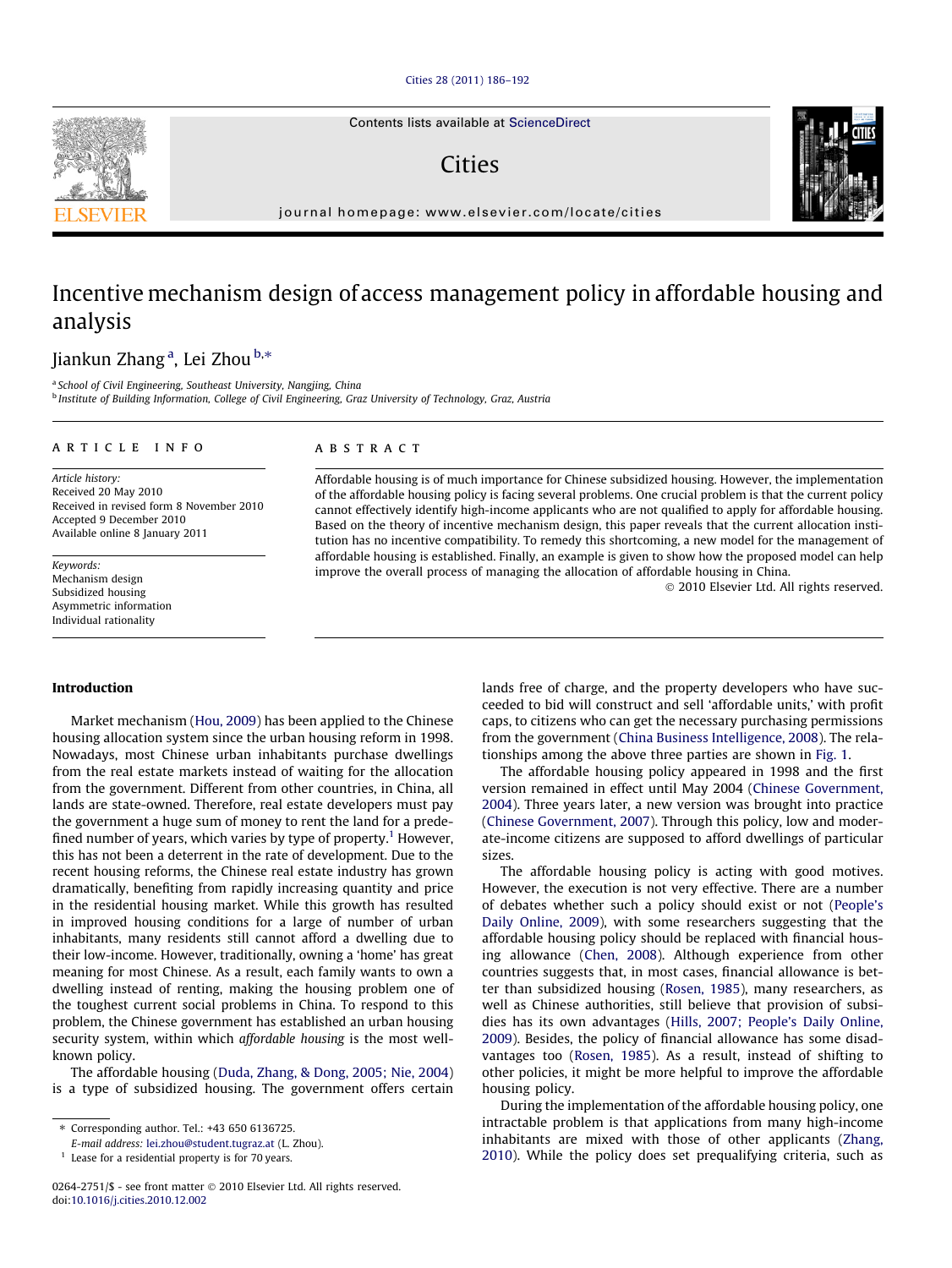<span id="page-1-0"></span>

Fig. 1. Relationships in the affordable housing policy among the government, the property developers, and the citizens.

income, household type, total assets, and current housing conditions, the requirements are not effective enough. One important reason is that the prequalification process is a 'You say – I check' process. The truth is that the submitted information is always incomplete and asymmetric, which is caused by some dishonest applicants. According to the affordable housing policy, all the inhabitants can be divided into two groups: eligible and ineligible applicants. However, only the applicants truly know whether they qualify or not. In order to obtain more benefits, the ineligible applicants might claim that they were qualified too. The government surely will check the qualifications of all the applicants; however, the monitoring system for income in China is ineffective. For example, according to a 2002 report [\(Deng, 2005\)](#page--1-0), the salary of inhabitants was CNY120 billions (approx. \$17 billions), which accounted for only 33% of their total disposable income. This means that about CNY240 billions was not accounted for by salaries. As a result, the government does not have adequate control and information regarding these additional moneys, which complicates the process of having applicants provide proof of their low-income status by themselves. However, the 'ineligible' applicants usually have more resources (e.g., 'net-work'). Sometimes they can get 'proofs' more easily to prove that they are qualified for the criteria. In many of these cases, when the government actually checks the qualification of the applicants, the proofs are confirmed. While the government certainly has the power and the ability to get the needed information, the verification of all the information will cost a lot of money and takes a tremendous amount of time. The immensity of this task could be easily imagined, when millions of families apply for affordable housing.

Even though the Chinese government is aware of this problem, suitable methods for solving this problem are not found. However, the need for a more efficient system remains urgent. In that regard, the theory of mechanism design, founded by Leonid Hurwicz ([Hurwicz, 1960\)](#page--1-0), may be the first and most notable theory with the ability to solve the asymmetric information problem witnessed in China's affordable housing application process. The following offers a brief explanation for this theory [\(The Prize Committee of](#page--1-0) [the Royal Swedish Academy of Sciences, 2007](#page--1-0)):

''In Hurwicz's formulation, a mechanism is a communication system in which participants exchange messages with each other, messages that jointly determine the outcome. These messages may contain private information, such as an individual (true or pretended) willingness to pay for a public good. The mechanism is like a machine that compiles and processes the received messages, thereby aggregating (true or false) private information provided by many agents. Each agent strives to maximize his or her expected payoff (utility or profit), and may decide to withhold disadvantageous information or send false information. This leads to the notion of 'implementing' outcomes as equilibria of message games, where the mechanism defines the 'rules' of the message game. The comparison of alternative mechanisms is then cast as a comparison of the equilibria of the associated message games.''

Within this framework, market and market-like institutions could be compared with a vast array of alternative institutions. Initially, many of the interests focused on the informational and computational costs of mechanisms [\(Groves, 1973;](#page--1-0) Marschak & Radner, 1972). After Hurwicz introduced the key notion of incentive compatibility [\(Hurwicz, 1972\)](#page--1-0), the mechanism design theory enabled a rigorous analysis of economies where the agents are self-interested and have relevant private information. There are many applications of the mechanism design theory, including optimal selling and procurement mechanisms, regulation and auditing, social choice theory, etc. In the 1970s, the formulation of revelation principle ([Dasgupta, Hammond, & Maskin, 1979; Gibbard, 1973;](#page--1-0) [Holmstrom, 1977; Myerson, 1979](#page--1-0)) and the development of implementation theory led to great advances in the mechanism design theory. Based on the theories above, the mathematical model of incentive mechanism design was developed (see Appendix A). This paper deals with the Chinese public housing allocation problems with the help of incentive mechanism design theory.